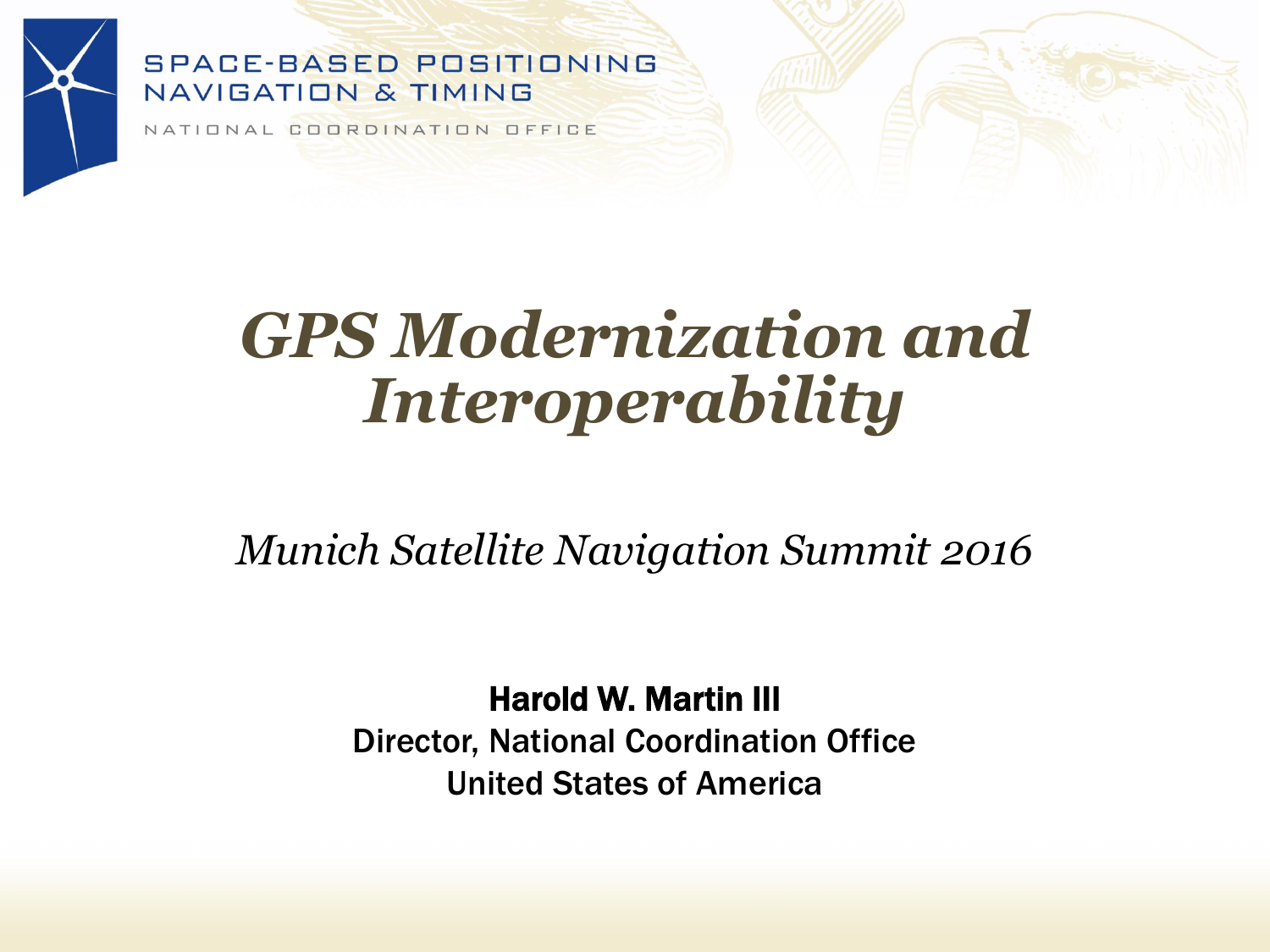

## GPS Constellation Status



#### *31 Operational Satellites (Baseline Constellation: 24)*

- Robust operational constellation
	- 12 Block IIR: L1 C/A, L1 P(Y), L2 P(Y) signals
	- 7 Block IIR-M: adds L2C, L1M, L2M signals
	- 12 Block IIF: adds L5 signal
- 9 additional satellites in residual/test status
- Modified Battery Change Control has extended GPS IIR and IIR-M life by 1-2 years per SV
- Global GPS civil service performance commitment met continuously since Dec 1993 (IOC)
	- Best performance 43.8 cm User Range Error (URE) on 1 Jan 15, best weekly average 52.7 cm URE 23 Nov 14
	- Performance improving as new satellites replace older satellites

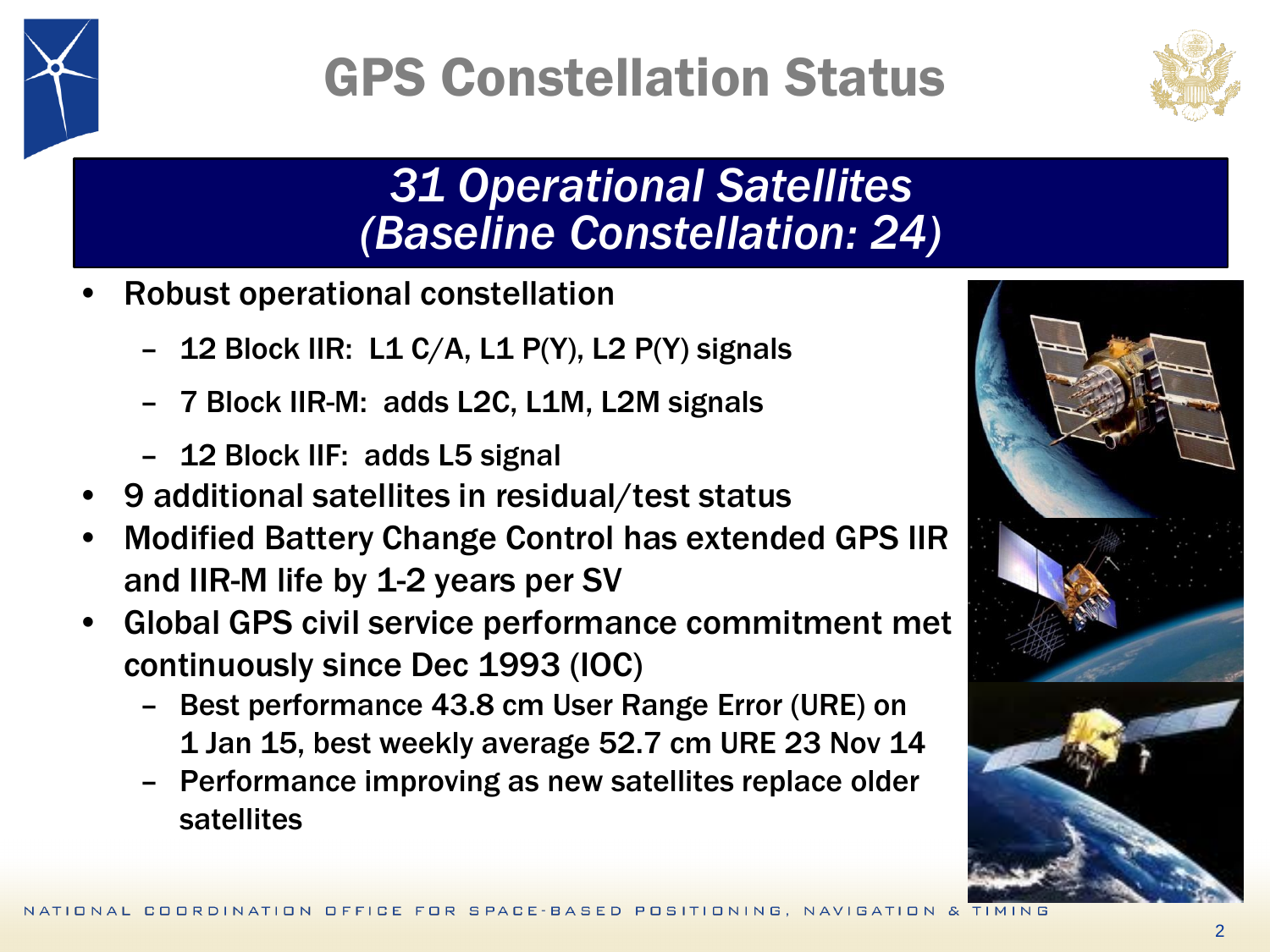

3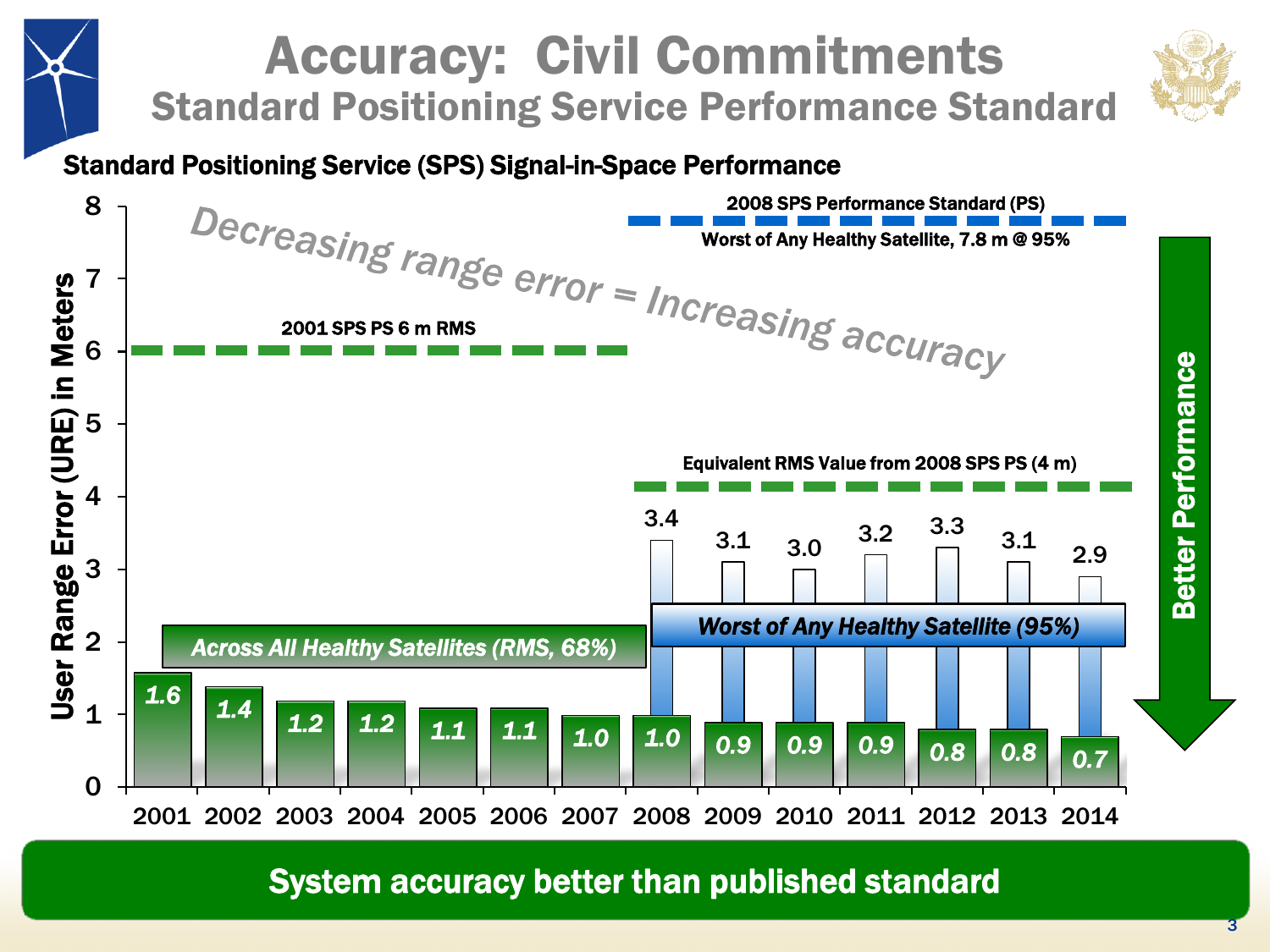

### GPS III Status



- Newest block of GPS satellites
	- 4 civil signals: L1 C/A, L1C, L2C, L5
		- First satellites to broadcast common L1C signal
	- 4 military signals: L1/L2 P(Y), L1/L2M
	- 3 improved Rubidium atomic clocks
- SV07/08 contract awarded 31 Mar 14
- SV09/10 planned to be purchased under current Lockheed contract
- SV1 successfully completed thermal vacuum testing in Dec 2015
- GPS III Non-Flight Satellite Testbed accomplished launch processing at Cape Canaveral; reduced risk for integration and test and launch processing



Lockheed-Martin (Waterton, CO) - Prime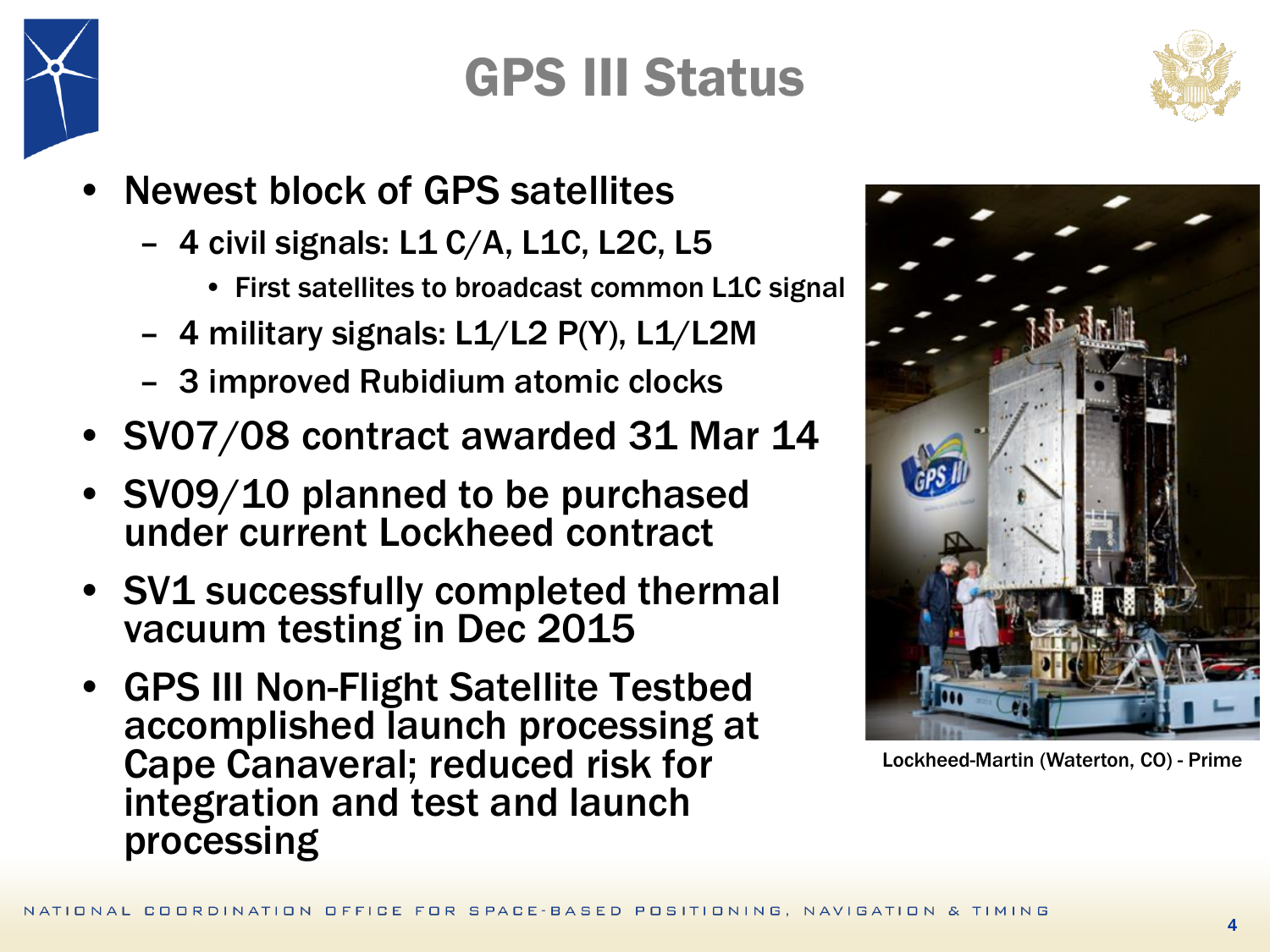## Ground Segment Status

#### • Current system Operational Control Segment (OCS)

- Flying GPS constellation on Architecture Evolution Plan and Launch and Early Orbit, Anomaly, and Disposal Operations software systems
- Cyber security enhancements in progress
- Next Generation Operational Control System (OCX)
	- Modernized command and control system with M-Code
	- Modern civil, signal monitoring, info assurance infrastructure and improved PNT performance
	- OCX Block 0 supports launch and checkout for GPS III
	- Currently in integration and test
	- OCX Block 1 supports transition from OCS
	- Civil Signal Performance Monitoring capability scheduled for OCX Block 2



Monitor Station



Ground Antenna

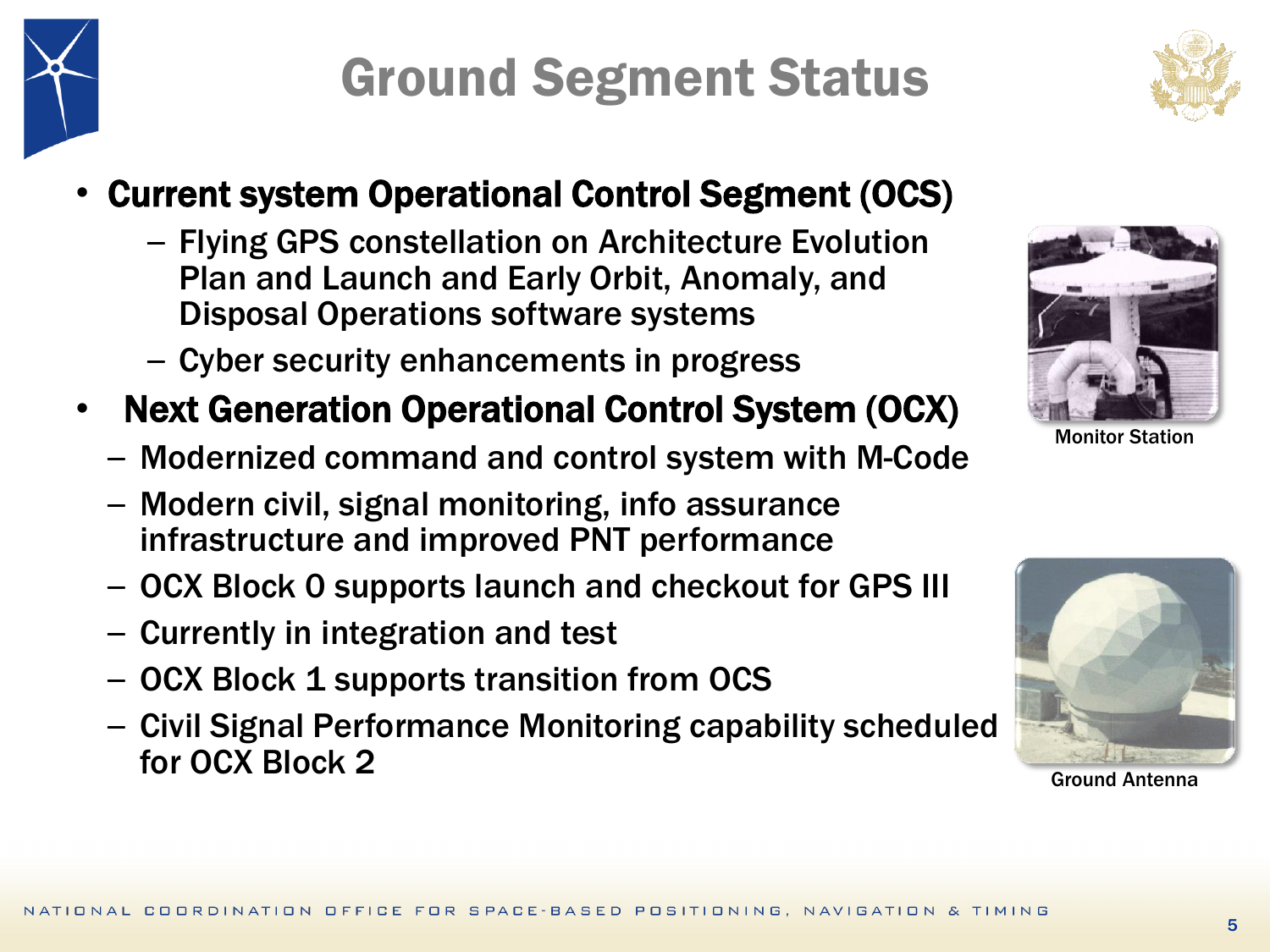

# Now on the Air: New Civil Signals



- Second civil signal "L2C"
	- Designed to meet commercial needs
	- Higher accuracy through ionospheric correction
	- Full capability: 24 satellites
- Third civil signal "L5"
	- Designed to meet demanding requirements for transportation safety-of-life
	- Uses highly protected Aeronautical Radio Navigation Service (ARNS) band
	- Full capability: 24 satellites
- Continuous broadcasts began 28 Apr 2014
	- Position accuracy not guaranteed
	- L2C message currently set "healthy"
	- L5 message currently set "unhealthy"



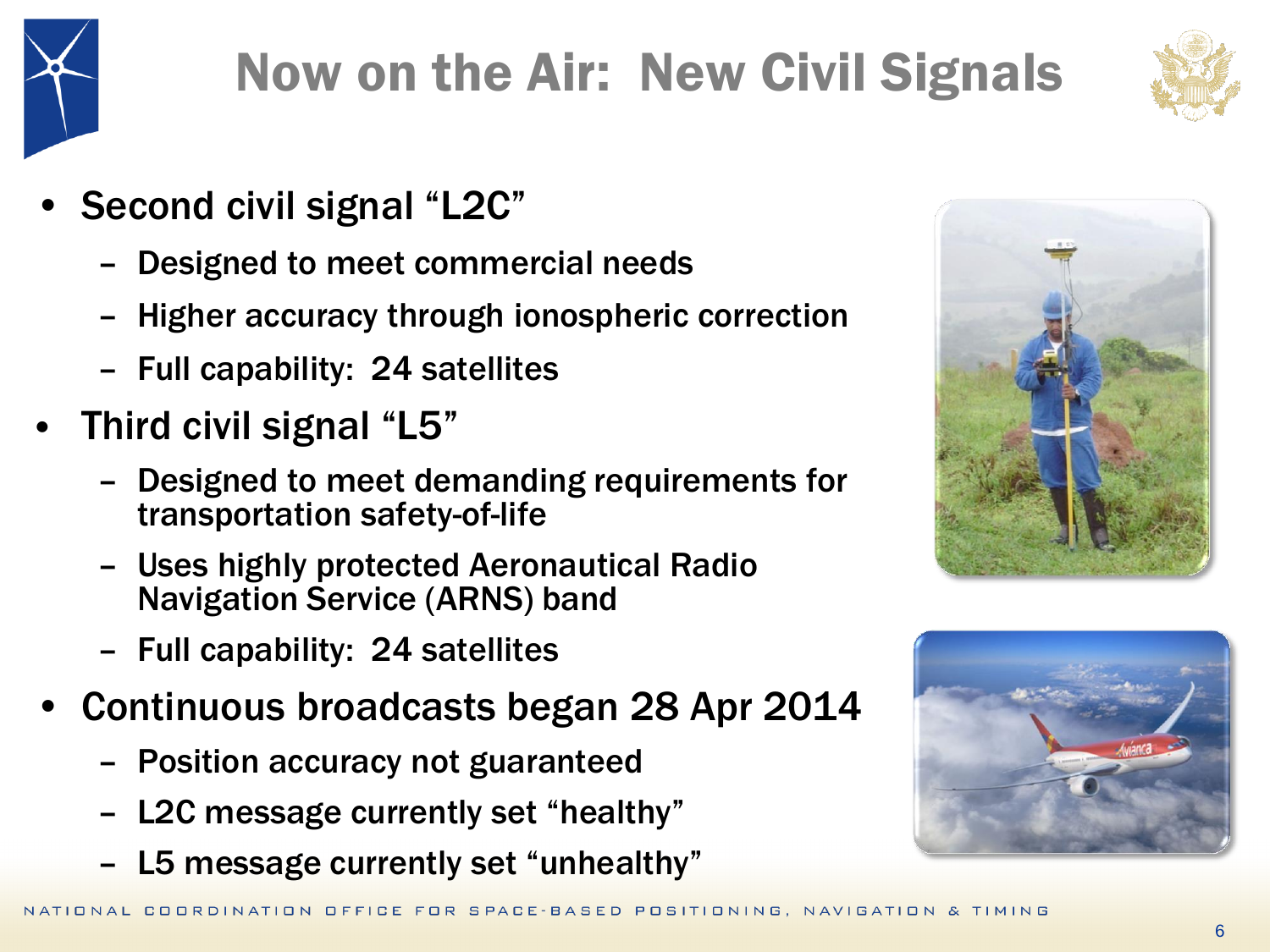



- Joint U.S. Coast Guard & Department of Transportation *Federal Register* Notice in 2013
	- Targeted outreach to user community
	- Asked how NDGPS is used, impact/alternatives if discontinued
	- Assessment driven by many factors: from policy to technology
- 2015 *Federal Register* Notice sought feedback on deactivation of 62 of 84 sites in January 2016
	- Numerous responses received, 1/3 maritime related
- Deactivation and decommissioning of sites temporarily on hold pending review and consideration user inputs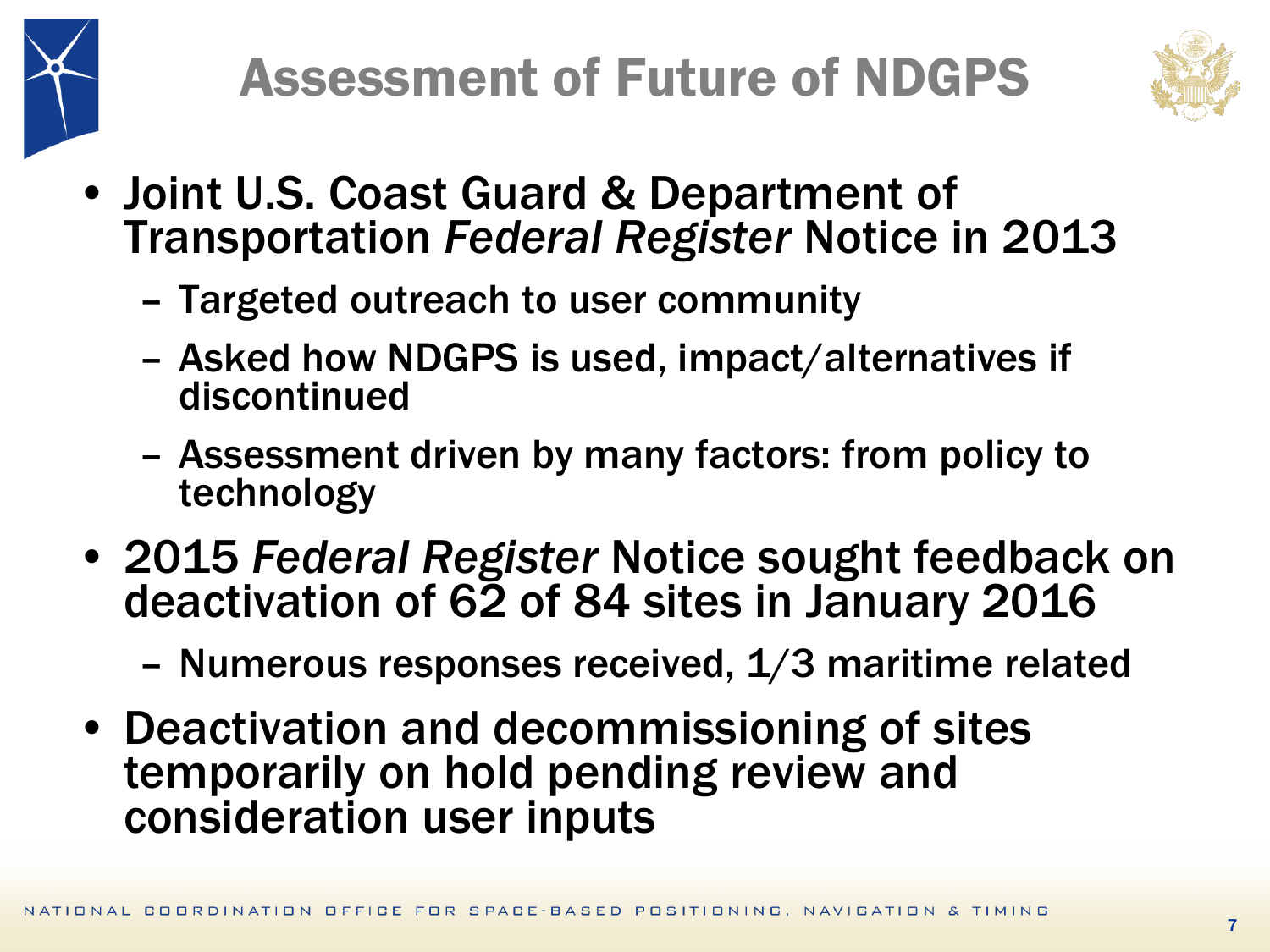



- EXCOM looked at need for complement to GPS
	- Assessment driven by many factors: from policy to technology
	- U.S. coverage for GPS outage from natural or manmade events
- Current Activity: Identify and develop requirements
	- Assesses a wide range of user requirements
- Decisions support FY18 investment actions
- *Federal Register* Notice in development for public stakeholder engagement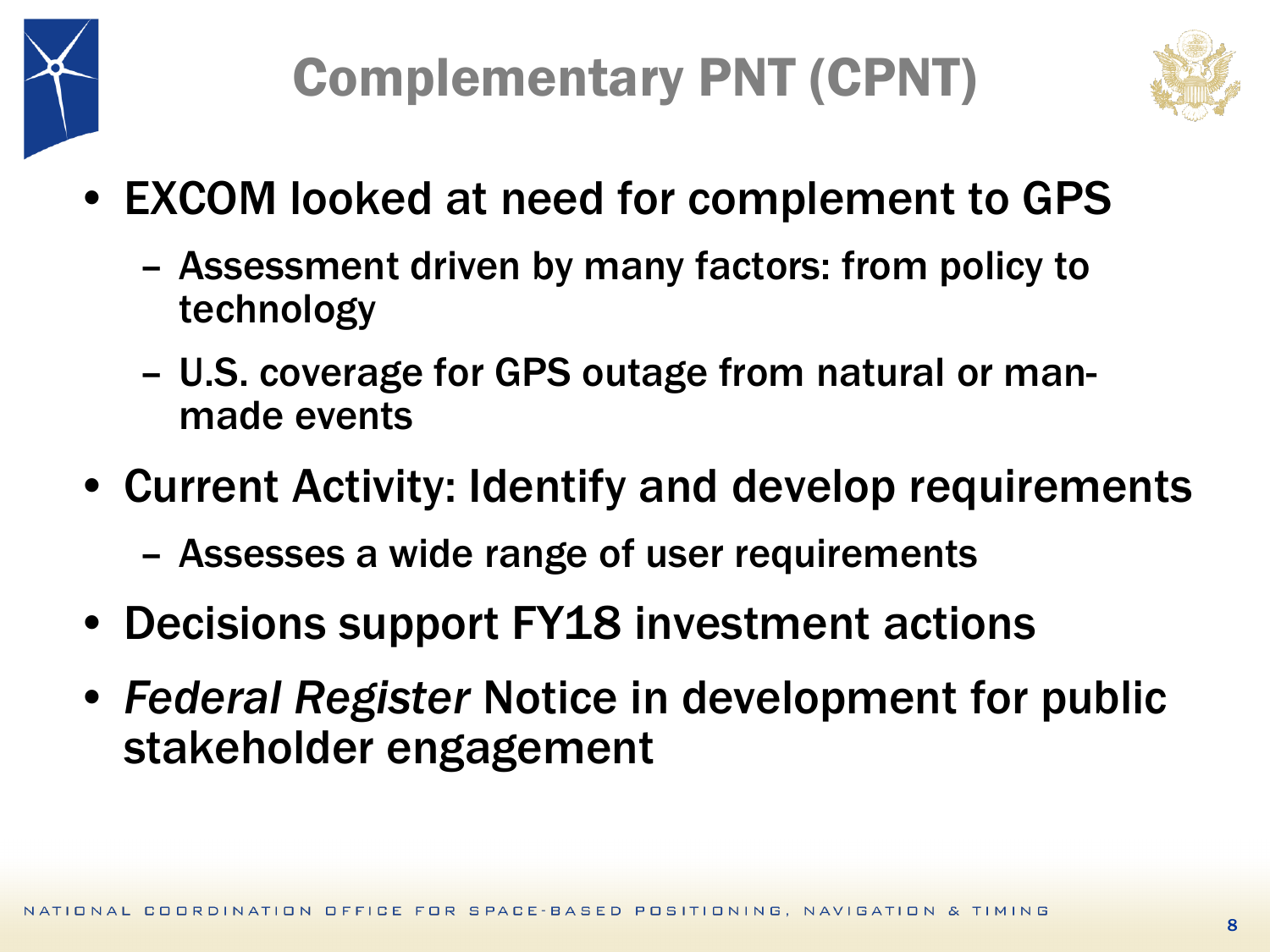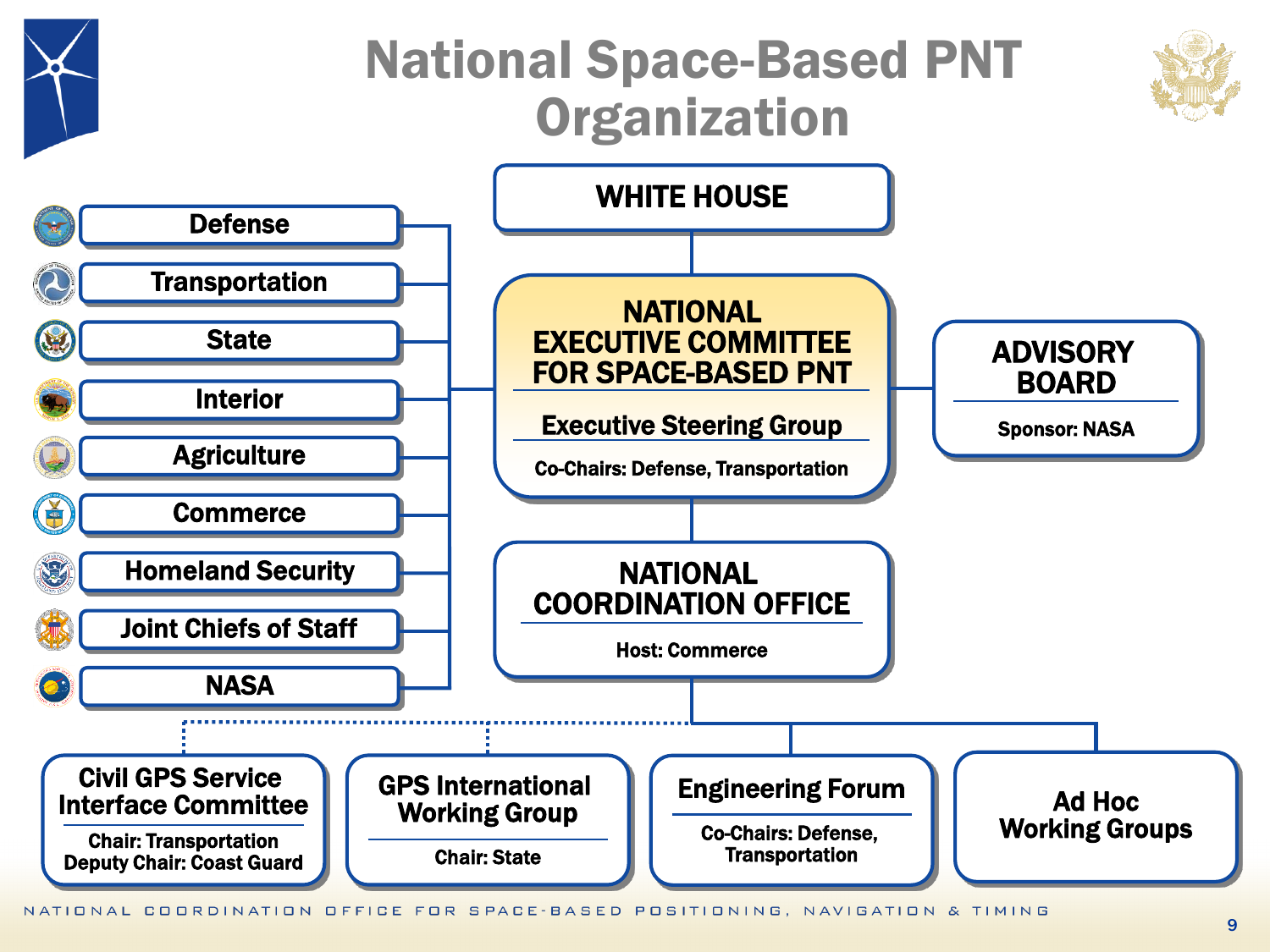

## Summary



- The U.S. supports free access to civilian GNSS signals and all necessary public domain documentation
- GPS is a critical component of the global information infrastructure
	- Compatible with other satellite navigation systems and interoperable at the user level
	- Guided at a national level as multi-use asset
	- Acquired and operated by the Air Force on behalf of the USG
- The U.S. policy promotes open competition and market growth for commercial GNSS
- Modernization milestones: Multiple launches and new Civil Navigation messages broadcast

#### *GPS: Continuous improvement, predictable, dependable positioning performance*